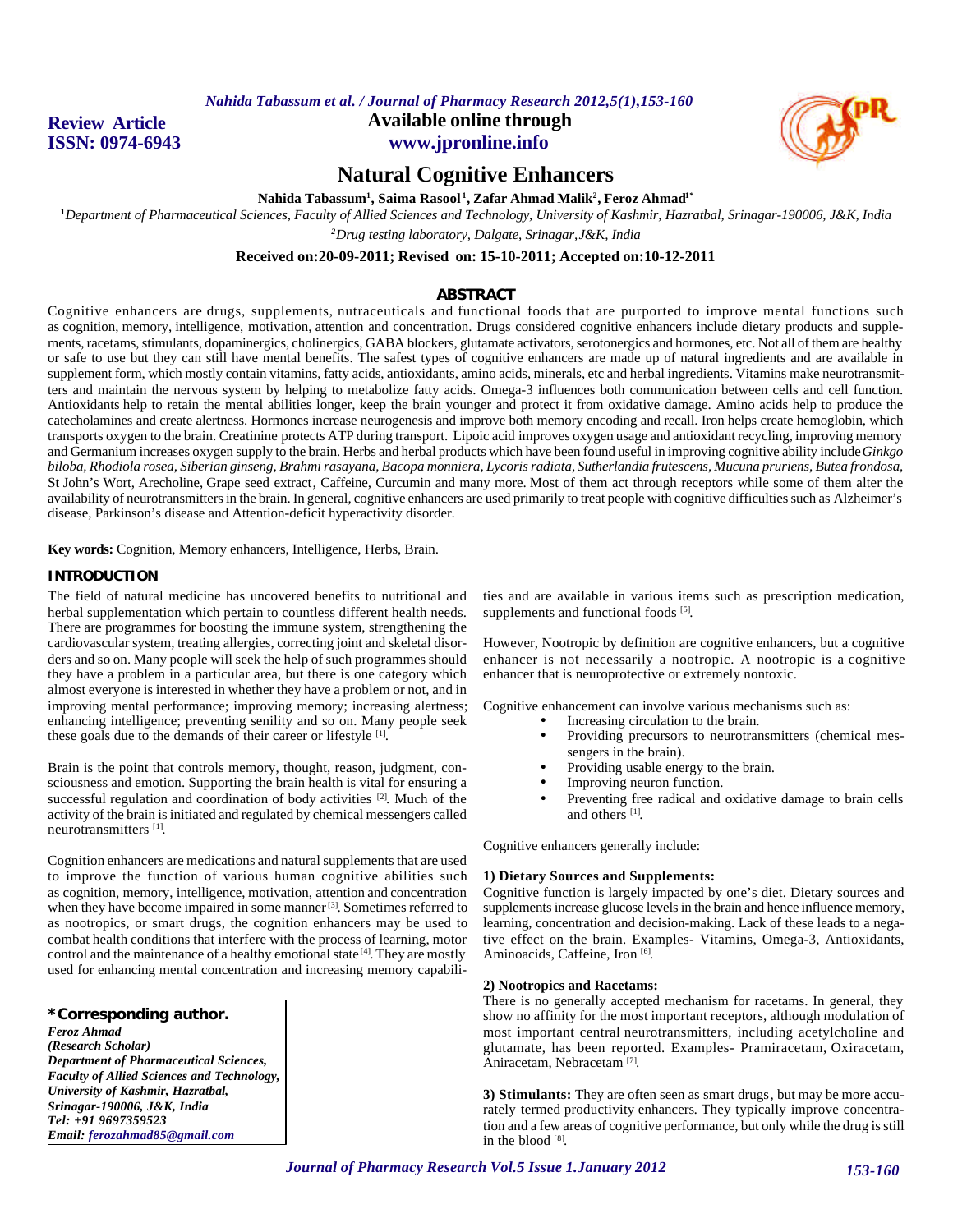Examples- *Amphetamines:* Dexedrine, Lisdexamfetamine *Adrenergics:* Atomoxetine, Reboxetine *Cholinergics:* Arecoline, Nicotine *Eugeroics:* Adrafinil, Armodafinil, Modafinil *Xanthines:* Caffeine, Paraxanthine, Theobromine, Theophylline

[9] .

#### **4) Dopaminergics:**

These substances affect the neurotransmitter dopamine or the components of the nervous system that use Dopamine. Attributable effects of Dopamine are enhancement of attention, alertness and antioxidant activity [8]. Examples- *Metabolic precursors:* L-phenylalanine, L-tyrosine, L-DOPA, Biopterin

*Reuptake inhibitors*: Amineptine, Methylphenidate, Bupropion

*MAO-B inhibitors:* Selegiline, Sasagiline, Rhodiola rosea

*Dopamine agonists:* Ropinirole, Pramipexole

Others: Mucuna pruriens, Modafinil, Citicoline<sup>[10]</sup>.

### 5**) Memory Enhancers:**

*a) Cholinergics:* They affect the neurotransmitter acetylcholine or the components of the nervous system that use Acetylcholine which is a facilitator of memory formation. Cognitive functions in the brain are improved by increasing the availability of this neurotransmitter.

Examples- *Acetylcholine precursors:* Choline, Dimethyaminoethanol (DMAE), Meclofenoxate, Alpha-GPC

Cofactors: Acetylcarnitine, vitamin-B<sub>5</sub>

*Acetylcholinesterase inhibitors:* Galantamine, Lycoris radiata, Huperzine-A, Donepezil, Rosemary, Sage

*Reuptake inhibitors and enhancers:* Coluracetam

Agonists: Ispronicline, Nicotine, Arecoline<sup>[8]</sup>.

b) GABA Blockers: They inversely agonize the GABA<sub>A</sub> a5 receptor site and display memory improvements.

Examples

a5 *inverse* agonist: α5IA, α5 partial *inverse* agonist: Suritozole<sup>[8]</sup>.

*c) Glutamate Activators:* The significant memory improvement and possible alertness enhancement has been seen when AMPA transmitter and the AMPA receptors are agonized.

Examples- CX-717, IDRA-21<sup>[8]</sup>.

*d) cAMP:* Cyclic adenosine monophosphate is a secondary messenger that, if increased, shows memory improvements. This is done by decreasing the activity of phosphodiesterase-4 (an enzyme that breaks down cAMP). Examples- Propentofylline, Rolipram, Mesembrine<sup>[8]</sup>.

*e) Others:* The prefrontal cortex and the locus coeruleus are concentrated heavily with  $\alpha_{2\lambda}$  receptors. They have the potential to improve attention abilities via modulating post-synaptic  $\alpha_{2A}$  receptors in the prefrontal cortex.

Examples- Guanfacine<sup>[11]</sup>.

#### **6) Serotonergics:**

These substances work by affecting the neurotransmitter serotonin or the components of the nervous system that use serotonin.

Examples- *Serotonin precursors and cofactors:* 5-HTP, Tryptophan Serotonin reuptake inhibitors: Kanna, Tianeptine<sup>[8]</sup>.

**7) Anti-depression, Adaptogenic (Antistress) and Mood stabilization agents:** Stress, depression, and depressed mood negatively affect cognitive performance. Thus, counteracting and preventing depression and stress may be an effective cognition strategy.

Examples- *Anxiolytics:* Beta blockers, Adafenoxate, Valerian, Butea frondosa, Gotu Kola

> *GABA transaminase inhibitors*: Lemon balm *MAOI:* Passion flower, Rhodiola rosea *SSRI:* St John's Wort *Adaptogens:* Siberian Ginseng, Tea, Foti Anti-inflammatory: Sutherlandia frutescens<sup>[8]</sup>.

# **8) Blood flow and Metabolic function enhancers:**

Brain function is dependent on many basic processes such as the usage of ATP, removal of waste and intake of new materials. Improving blood flow or altering these processes can benefit brain function.

Examples- Blessed thistle, Coenzyme Q-10, Creatine, Lipoic acid, Pyritinol, Picamilon, Ginkgo Biloba, Vinpocetine<sup>[8]</sup>.

# **9) Nerve growth stimulators and Brain cell protecting agents:**

Nerves are necessary to the foundation of brain communication and their degeneracy, under performance, or lacking can have disastrous results on brain functions. Antioxidants are frequently used to prevent oxidative stress, but do not improve brain function if that is their only activity.

Examples- Idebenone, Melatonin, Glutathione, Inositol, Phosphatidylserine, Lion's Mane Mushroom, SAM-e (s-Adenosyl methionine),Dopamine enhancers<sup>[8]</sup>.

# **10) Direct Hormones:**

These hormones have activity not necessarily attributable to another specific chemical interaction, but they have shown effectiveness. Examples- Vasopressin, Pregnenolone, Orexin<sup>[8]</sup>.

#### **11) Secondary Enhancers:**

These are substances which by themselves may not improve brain function, but may have benefits for those lacking them (in the case of hormones) or may alter the balance of neurotransmitters. Examples: Dehydroepiandrosterone (DHEA)<sup>[8]</sup>.

#### **12) Unknown Enhancement:**

Other agents purported to have cognitive effects but whose mechanisms have not yet been established or have clinically significant effects include, Bacopa monniera, Brahmi rasayana, Fipexide, Gerovital-H3, Sulbutiamine, Royal jelly, Curcumin<sup>[8]</sup>.

These agents are considered and used as cognitive enhancers and have mental benefits, but all of them are not healthy or safe to use. Many of them are extremely effective at treating serious mental issues but they also are associated with a number of side effects. The safest types of cognitive enhancers are made up of natural ingredients, available in supplement form. Usually these supplements mostly contain vitamins and herbal ingredients [4].

The important natural and herbal cognitive enhancers include:

#### **1) Amino acids and Proteins**

Adult brains use amino acids, which are typically found in protein rich food, for the production of enzymes that transport molecules, structural material and neurotransmitters, along with other essential molecules. Eating high protein but low calorie meals increases alertness and attentiveness, although too much protein can have a negative effect as well<sup>[12]</sup>. Some of the amino acids found beneficial in cognitive enhancement include;

*a) L-carnitine:* The form of L-carnitine used in cognition enhancement is acetyl L-carnitine. It is a stabilized naturally occurring and more absorbable form of the amino acid L-carnitine and plays an important role in protecting and supporting brain and muscle function  $[13]$ . It is well known as a beneficial nutrient for the cardiovascular system, especially due to its ability to strengthen the heart and reduce cholesterol and triglycerides. It facilitates the entry of fats into the mitochondria of cells to be burned for energy. The acetyl form of L-carnitine possesses these attributes as well as additional effects on mental functions  $[1]$ . It is involved in aspects of neuronal metabolism because its molecular structure resembles the neurotransmitter acetylcholine. Supplementing with acetyl L-carnitine may improve acetylcholine production and stimulation of protein and membrane phospholipid synthesis [13]. It has also been shown to reverse age-related memory loss, successfully treat depression in the elderly, improve blood flow to the brain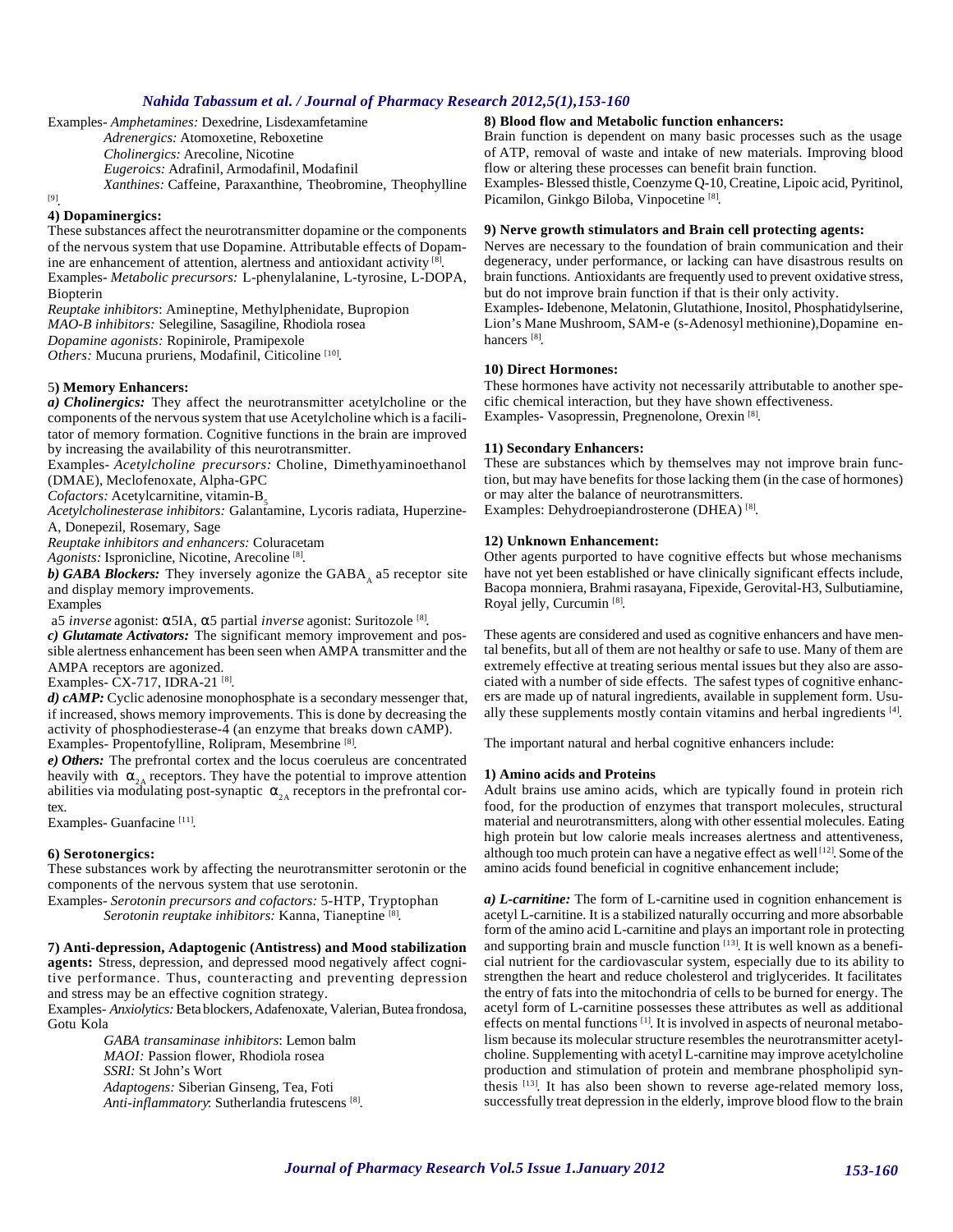and even to successfully treat symptoms of Alzheimer's disease. Although most effective in elderly patients, it also improves mental performance and reflex speed in young, healthy adults as well. It does not have a high risk of side effects or toxicity<sup>[1]</sup>.

*b) L-cysteine:* The form of L-cysteine used in cognition enhancement is Nacetyl L-cysteine. The aminoacid cysteine shows strong scientific evidence in the production and biosynthesis of Brain-Derived Neurotrophic Factor (BDNF). BDNF facilitates the growth of new neurons, as well as, protect existing neurons from neuronal death. BDNF protein has also shown to be particularly important for long-term memory in the hippocampus region of the brain. N-acetyl-L-cysteine (NAC) is a more stable form of the amino acid L-cysteine and is the most effective way to boost glutathione (an exceptional antioxidant) levels in the body. NAC is a more stable form of Lcysteine because it has an acetyl group (CH3CO) attached. It has all the properties of L-cysteine but is more water soluble and said to be more bioavailable than L-cysteine. N-acetyl-L-cysteine (NAC) provides powerful immune support and packs a powerful anti-toxin potential. Its ability to neutralize cell and DNA damaging free radicals can help slow down what many scientists point to as a key factor in the aging process [13].

*c) L-glutamine:* It is another example of an amino acid with substantial benefits to mental functioning. Glutamic acid (a stimulatory neurotransmitter) can be used as an energy source by the brain. Glutamic acid, which is sometimes called a 'brain food', is derived from dietary L-glutamine. The conversion of glutamine to glutamic acid is made in the brain itself after successfully passing the blood-brain barrier. Aside from generally providing an energy source for the brain to function at a higher level, glutamic acid is thought to play a role in mental alertness and perhaps even memory enhancement. Evidence shows that glutamic acid does not readily pass through the blood-brain barrier, while glutamine passes through very easily and vitamin- $B_6$  is needed for its utilization  $[1]$ .

*d) L-phenylalanine:* It increases mental energy and helps to produce the neurotransmitters Dopamine, Norepinephrine and Epinephrine. It promotes a healthy mood and assists with the neurological processes of learning and memory [13].

*e) L-tryptophan:* It is an important amino acid especially found in the proteins contained in dairy products. It helps to improve decision-making, stabilizes mood and influences the cognitive process, specifically learning and memory. Foods high in carbohydrates, which do not contain tryptophan, help to push tryptophan into the brain by triggering the release of insulin. Insulin stimulates muscles to take up competing amino acids. Even calcium, which typically comes in many protein-rich foods, helps regulate nerve impulse transmission [12]. It is a precursor of two important neurotransmitters (Acetylcholine and Serotonin). Acetylcholine is essential in memory formation and maintenance. It is found in egg yolks and organ meats. Creation and utilization of Acetylcholine is crucial to memory. Serotonin helps with sleep regulation and reduction of anxiety. It is manufactured from tryptophan. Major Food Sources of tryptophan are cottage cheese, milk, meat, fish, turkey, bananas, dried dates, peanuts, all proteinrich foods [15] .

*f) L-tyrosine:* It is an essential amino acid which supports brain function. It helps to produce the catecholamines (Dopamine, Norepinephrine and Epinephrine), hormones which are depleted by stress, excessive work and certain drugs. By replenishing catecholamines, mental energy levels are enhanced and a feeling of contentment often occurs. L-tyrosine boosts neurotransmitter production in the brain thereby helping to create alertness. It is converted in the body into other key biologic compounds, including L-dopa, CoQ10, thyroid hormones and melanin. The form of L-tyrosine used in cognition is N-acetyl L-tyrosine (an acetylated derivative of the essential amino acid L-tyrosine). Ordinary L-tyrosine is less stable and insoluble in water, which may result in reduced bioavailability. N-acetyl-L-

tyrosine, which is converted in the body to L-tyrosine, is 20 times as soluble in water as L-tyrosine itself. For this reason, it serves as an efficient supplement for raising tyrosine levels in the body, since un-dissolved substances are not absorbed from the digestive tract. Acetylation enhances the solubility and stability making it a more rapidly absorbed and bioavailable form of the amino acid L-tyrosine which is less prone to urinary excretion [13] .

#### **2) Antioxidants**

They have been found to be very beneficial to brain functioning in many ways. The most common effect of antioxidants on the brain is their protection against oxidative damage. Vegetables(leafy green or cruciferous vegetables), most likely due to their vitamin-E, folate and antioxidant content, help people to retain their mental abilities longer, keeping their brain younger [16] .

*a) Alpha Lipoic Acid (ALA):* It is an extremely potent and strong antioxidant that helps neutralize cell-damaging free radicals in both the watersoluble and fat soluble compartments in the cell and enhances the activity of antioxidant vitamin-B and vitamin-C. It is an extremely versatile nutrient that is both water and fat soluble, which gives it the ability to function in almost any part of the body. It is also a key component in the metabolic process, and can help decrease fat storage in your body by directing calories into energy production. It improves the action of insulin, which increases glucose, amino acid and nutrient uptake in brain cells, thus acting to improve memory [13].

b*) Anthocyanins, Flavonoids, Tannins, Phenolic acids and Stilbenoids:* Anthocyanins found in blueberries and blackberries, enter the brain and improve cognitive function. Blackberry juice and its main anthocyanin component, cyaniding-3-O-glucoside has a protective effect against free radical-medicated endothelial dysfunction and vascular failure. Blackberries, like blueberries exert their protective effects directly through alterations in cell signaling to improve or increase neuronal communication, calcium-buffering ability, neuroprotective stress shock proteins, plasticity an stress signaling pathways. Berries are a great antioxidant food source, and happen to be high in flavonoids, condensed and hydrolysable tannins, phenolic acids, stilbenoids, and cyanidin-3-O-glucoside, which have the highest oxygen radial absorbance capacity among anthocyanins. Blackberries are high in antiproliferative, antioxidant and anti-inflammatory activities, making them a great food for the brain. The blueberry diet improves spatial working memory [17].

*c) Isoflavones:* They are a plant derived class of phytoestrogens and play an important role in cognition enhancement. They are richest in soy products, but can also be found in foods such as legumes. Isoflavones protect the brain from cognitive decline. Soy protein helps to reduce cholesterol, which influence how the brain works [18].

*d) Polyphenolics:* They are also known as phenols. They are present in fruits and vegetables and help in brain functioning. They positively affect brain signaling to enhance neural communication. They also help to get rid of free radicals. The darker colored fruits and vegetables tend to be high in phenolics, therefore possessing large antioxidant and anti-inflammatory activity. At high levels, these effects retard and reverse elements of brain aging, such as Dopamine decrease and other cognitive deficits. Blackberry supplemented diet has been reported to be effective in reversing age related deficits and neural function and helps improve motor performance [17].

# **3) Dimethylaminoethanol (DMAE)**

It is a natural nutrient substance which has been shown to increase the production of acetylcholine. It occurs naturally in certain types of seafood's. When supplemented in higher doses, it has been found to enhance memory and learning capabilities. It has been shown to improve mood and sleep patterns and appears to provide a mild stimulant effect which does not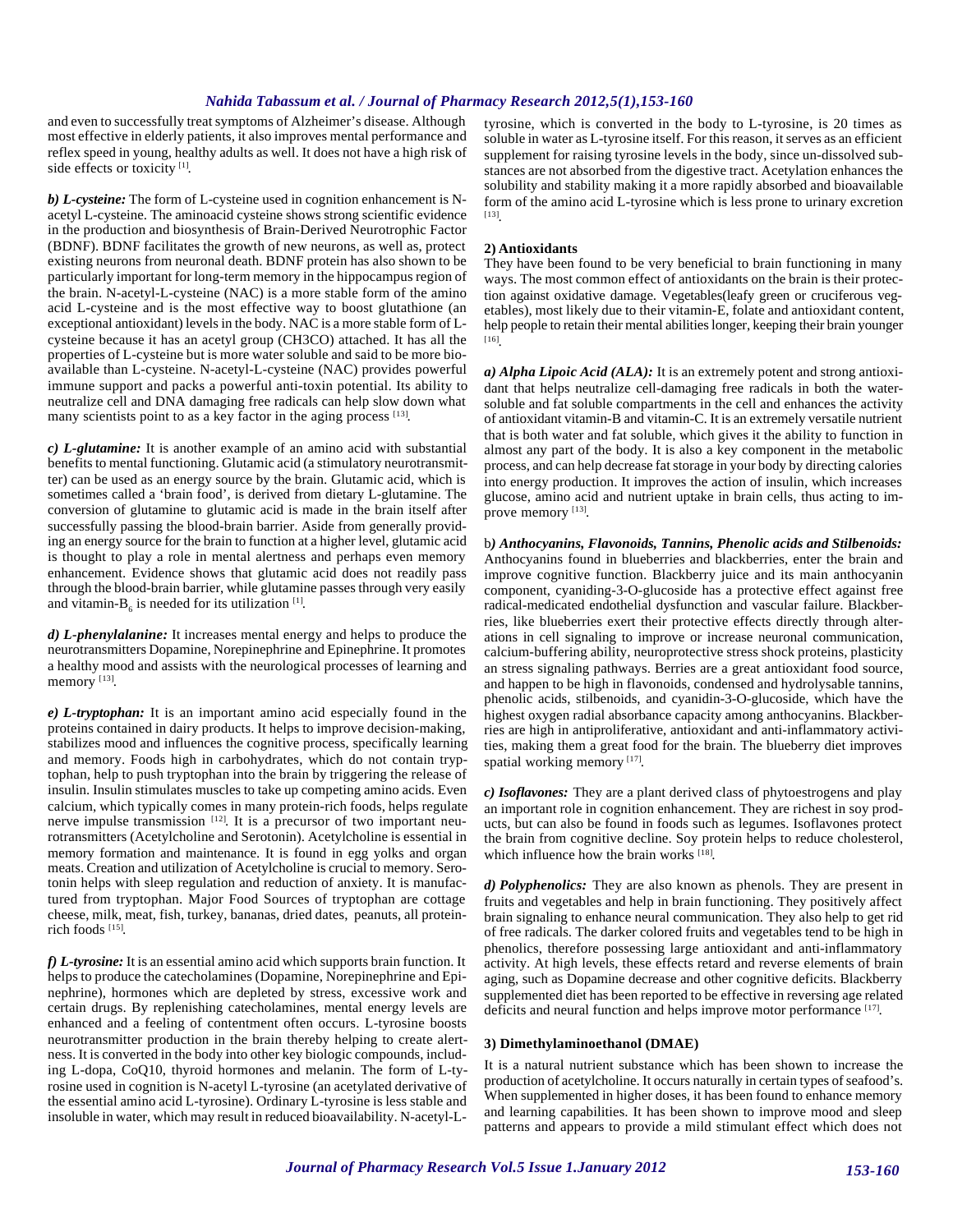cause a noticeable 'let down' if one stops taking it. Although DMAE is generally considered very safe, excessive dosage can cause headaches, tenseness and insomnia. Manic-depressive individuals should avoid supplemental use of DMAE [1] .

### **4) Glucose**

Glucose is essential for the proper functioning of brain. The constant supply of glucose to the brain operates it properly. Optimal brainpower is reached when blood glucose is stable. Simple sugars can spike blood glucose and their glucose supply does not last long, so they should be avoided. Too high blood glucose can also inhibit mental function. It is best to replace simple sugars with complex carbohydrates found in fiber rich food, starchy whole grains, protein, legumes or vegetables, which take longer to be broken down and therefore, do not spike blood glucose. Eating regularly and snacking can help maintain glucose supply to the brain. Since the brain cannot store carbohydrates, a constant supply of glucose is therefore needed. Without it, one loses the ability to concentrate. If one is low on glucose supply due to fasting, the brain is forced to get its energy from metabolizing ketones, which come from the breakdown of body fat, and cognitive function worsens, since it requires synthesis of special enzymes which take longer to metabolize. Glucose is broken down to become an important element in brain cell function, as well as being important in the creation of a neurotransmitter called acetylcholine. This chemical is particularly linked to memory, and it is no accident that extra glucose is linked to an increase in memory and learning ability [14].

#### 5) Hormones

#### *a) Dehydroepiandrosterone (DHEA):*

It is a steroid hormone produced naturally by the adrenal gland, and is the most abundant steroid found in the human blood stream. It has a significant cognitive enhancement effect <sup>[19]</sup>. It improves brain cell activity and enhances memory. It helps to maintain the brain cells ability to store and retrieve information in short-term memory [20]. DHEA levels naturally decline, as one gets older, and there is strong reason to think that DHEA supplements may extend life span and make one more youthful [19]. It is involved in protecting brain neurons from senility-associated degenerative conditions like Alzheimer's disease. Not only does the neuronal degenerative condition occur most frequently at the time of lowest DHEA levels, but also brain tissue contains more DHEA than is found in the bloodstream. Very low concentrations of DHEA are found to increase the number of neurons, their ability to establish contacts, and their differentiation. DHEA also enhances long-term memory [15].

#### *b) Pregnenolone:*

It is a naturally occurring steroid hormone and the most powerful intelligenceenhancing agent ever. Pregnenolone helps in balancing overall hormone levels and have benefits in enhancing memory <sup>[21]</sup>. It is converted into DHEA in the body and helps to maintain the brain cells' ability to store and retrieve information in short-term memory and to improve memory retention [20].

#### *c) Vasopressin:*

It is a brain hormone that is released by the pituitary gland. It improves attention, concentration, memory retention, and recall (both short-term and long-term). It facilitates more effective learning by helping to "imprint" new information in the memory centers of the brain, a function which cannot be achieved without the action of vasopressin. Cocaine, LSD, Amphetamines, Ritalin and Cylert (Pemoline) cause a release of vasopressin. Frequent use of these drugs can deplete levels of vasopressin with a result of making one slow and dopey. Alcohol and Marijuana, however, inhibit the release of vasopressin. It is very useful in situation where there is a large amount of new information to learn. It increases the ability to memorize and recall specific factual information. Vasopressin usually produces the following side effects: runny nose, nasal congestion, itch or irritation of the nasal passages, headache, abdominal cramps, and increased bowel movements. Vasopressin has not been proven safe for use during pregnancy. It usually comes in a nasal spray bottle and produces a noticeable effect within seconds<sup>[15]</sup>.

#### 6) Iron

It is also necessary for a fully functioning brain and for staying mentally sharp. It helps create hemoglobin, an iron containing protein in red blood cells, which transports oxygen to the brain. Oxygen in the brain is vital, since it helps to metabolize glucose. If a child does not receive enough iron, it can impair brain development and lead to deficits in speech, math, and reading. Women of reproductive age need the most iron, and therefore may be more likely to end up with a deficiency. Persons with sufficient iron in their blood perform better on cognitive tests than those who are irondeficient [8].

# **7) Omega-3 Fatty acids**

#### *a) a-linolenic acid:*

 It has a strong influence on the brain. It influences both communication between cells and cell function. It appears to make receptors on the cell membranes that are more sensitive to serotonin, a neurotransmitter, which helps give people a "happy" feeling. It has also been linked to help in retaining brain functions. When eaten during pregnancy it helps to produce a more intelligent child. Increasing the content of a-linolenic acid in the diet has been shown to lower risk of depression, much better than depression medication. It can be found in cold-water fish, such as salmon, as well as almonds, avocadoes, walnuts and flaxseed. Fish oils in particular are components of nerve cell membranes and myelin, which help to keep blood vessels in the brain healthy. Fish oil reduces the degree of brain damage experienced in cerebral stroke <sup>[22]</sup>. Long-chain omega-3 appear to be more favorable in the brain, compared to the medium lengths, which are found in plants; however the human body is able to make its own long-chain omega-3's when plants containing medium length omega-3's are consumed [23].

#### *b) Docosahexaenoic acid (DHA):*

It is a long chain omega-3 fatty acid that is present in high concentrations in the central nervous system. Fish oil contains both eicosapentaeonic acid (EPA) and DHA. It increases the learning power of an individual [24] .

#### **8) Phospholipid Derivatives**

# *a) Phosphatidyl choline:*

 It is a component of the phospholipid known as lecithin and is needed in order to make another vital stimulatory neurotransmitter called Acetylcholine. Acetylcholine plays a major role in many functions of the brain such as memory and learning abilities as well as alertness. In addition to these properties, Acetylcholine is needed for proper nerve and muscle control throughout the body. Although the basic form of choline can be used to make acetylcholine, phosphatidyl choline is more efficient in this purpose. The B-vitamin pantothenic acid is needed for the conversion of phosphatidyl choline into Acetylcholine. Phosphatidyl choline is very safe, but those suffering with manic depression should avoid large amounts [1].

#### *b) Phosphatidylserine:*

It is a nutrient phospholipid found in brain cell membranes and is involved in enhancement of mental abilities in both young and old [1]. Phosphatidylserine is a powerful cognitive enhancer and its benefits include long-term memory retrieval. It is an important neurochemical for learning, cognition, concentration, mood and other mental functions [21]. Memory enhancement and improvement of learning abilities have been shown with administration of phosphatidylserine in healthy, normal adults. In the elderly, it has been reported to reverse depression and symptoms of Alzheimer's disease, besides leading to a general increase in mental capabilities. A few actions of phosphatidylserine appear to account for these benefits. It increases the number of Acetylcholine receptors in the brain thus increasing memory as well as alertness and learning. It also enhances glu-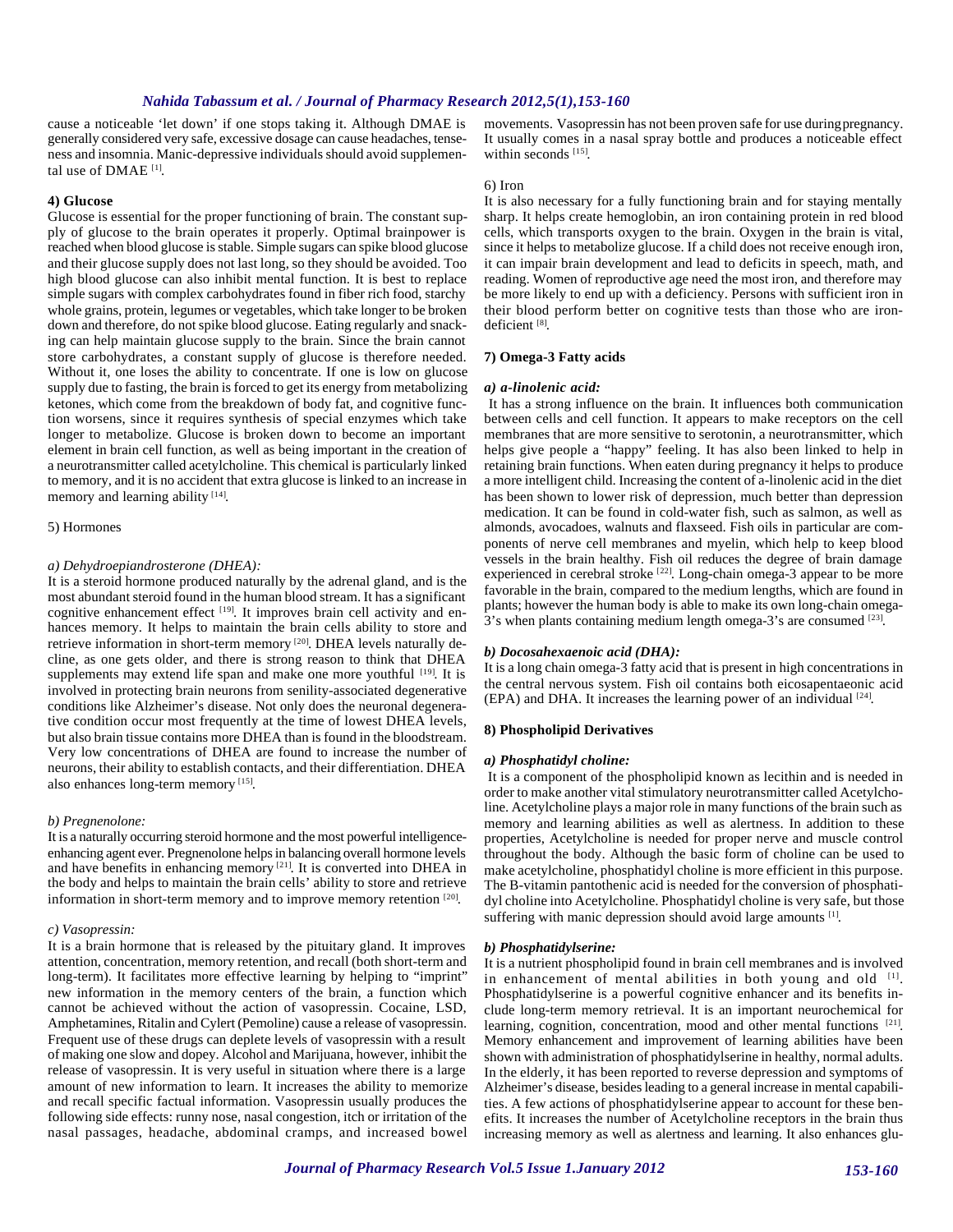cose metabolism (the brain's main energy source), and acts as a 'detergent' which helps prevent adverse changes in the constitution of cell membranes and lipids. Even in very high doses the only occasional side effect reported was mild nausea, however it is noted that it should not be combined with prescribed anti-coagulants<sup>[1]</sup>.

#### **9) Vitamins**

The B group of vitamins is vital in cognitive function, but not all of them play a role in brain function. Vitamins which have a significant influence in brain function include:

# *a) Vitamin-B<sup>1</sup> (Thiamine):*

It aids in nerve cell function and helps the body to convert food, specifically carbohydrates, into glucose. Glucose is what the brain uses as an energy source, making it a very critical need for the brain [25]. It has a profound effect on the brain and helps in the production of Acetylcholine and GABA. Vitamin- $B_1$  also helps to alleviate pain in the legs and feet because of its ability to regulate circulation  $[26]$ . Foods containing vitamin- $B_1$  include whole grains, rice, wheatgerm, bran and organ meats  $^{[25]}$ .

# *b) Vitamin-B12 (Cyanocobalamine / Methylcobalamine):*

There are two types of vitamin- $B_{12}$ , cyanocobalamine and methylcobalamine. Both of them are used to make neurotransmitters. One of their primary functions is the formation of blood cells. They also maintain the nervous system by helping to metabolize fatty acids, which are essential for the maintenance of myelin that surrounds nerves <sup>[25]</sup>. Without Vitamin-B<sub>12</sub> or with not enough of it, the ability to focus, and think analytically is reduced or even completely diminished <sup>[26]</sup>. Vitamin-B<sub>12</sub> is originally synthesized by bacteria only. There are no dietary plant sources for it except Spirulina. In addition to including vitamin-B in one's diet, there are factors that can play a role in the uptake and use of vitamin-B. It is usually found in meat or fish products <sup>[25]</sup>. Soy and soy based products are a depletory of this essential vitamin<sup>[26]</sup>.

# *c) Vitamin-B<sup>3</sup> (Niacinamide):*

 It leads to the production of NADH coenzyme 1, for optimal functioning of the brain. It is used for medical conditions such as schizophrenia, anxiety and against HIV [26].

#### *d) Folic acid*:

It is a type of B-vitamin that has a multiple effect on the human body and is very much required for brain functions. Without it dementia problems occur. Elderly people require higher amounts to maintain cognitive abilities as well as memory retention [26].

#### *e) Choline:*

 It is also a B-vitamin as well and produces acetylcholine throughout the body that sends and receives signals from the brain and thus is utilized in memory and cognitive abilities. Eggs are a good source of choline [26].

# **10) Amla (***Emblica Officinalis)*

*Emblica officinalis*, the Indian gooseberry, or aamla', is a deciduous tree of the Phyllanthaceae family. It is known for its edible fruit of the same name. Anwala churna is an ayuvedic preparation of amla which possesses memory enhancing action and has been proved to be a useful remedy in the management of Alzheimer's disease. This memory enhancing activity of amla has been attributed to its property of reducing brain cholinesterase activity and total cholesterol levels<sup>[27]</sup>.

# **11) Brahmi (***Bacopa monniera)*

It <sup>33</sup>/4 an ayurvedic herb and has long been used as a cognitive enhancer. It keeps the brain safe from free radical damage and stimulates improved learning and cognitive function. Its medicinal properties àrå derived fr?m thå two main alkaloids present  $3n - b$ rahmine ànd herpestine. Thå m? $3/4t$ major u¾å ?f brahmi 3¾ 3n thå treatment ?f several mental problems in humans. It stimulates improved learning and cognitive function. Taken on a

regular basis, it helps to increase the concentration and improves memory and retention capacity. Regular u¾å of the brahmi oil 3¾ effective in treating mental imbalances, emotional disturbances and àl¾? in the prevention and cure of geriatric mental problems such à 34 Amnesia and Alzheimer's disease. It <sup>33</sup>/4 used commonly used à 3⁄4 a brain tonic. It hà 3<sup>⁄4</sup> 3<sup>4</sup>?må drawbacks also. An excess of brahmi prevents the oxidation of fats in the bloodstream, making them to accumulate in the blood and increasing the risk of cardiovascular disorders [28] .

# 12) Caffeine (*Kola vera*)

There are many mixed opinions about caffeine and the effects that it has on the brain. Caffeine helps in increasing cognitive function but also has some negative effects. It reaches its highest concentration in the blood and brain within 30–40 minutes after consumption and has an elimination half-life of 4 to 6 hours and has been shown to increase alertness and performance [29]. Children and adults who consume low doses of caffeine show increased alertness, yet a higher dose is needed to improve performance [12]. Caffeinated beverages help improve short-term concentration and facilitate learning, as well as memory. Caffeine dilates the blood vessels in the brain, if consumed in small amounts. Negative effects of caffeine are not seen if it is consumed 6 hours or more apart and in appropriate doses. Such regular consumption may also enhance the neuro-protective actions of adenosine. Adenosine is a nucleoside that contains adenine as its base. Caffeine has also been shown to have more of an effect on improving cognitive performance and sustaining attention in older adults. Chronic pretreatment of caffeine has shown to reduce ischaemic brain damage, in addition to reducing the risk of Parkinson's disease. Depression, stress and anxiety may be lessened with caffeine. Beverages that contain caffeine typically have antioxidants as well, which have show to have a strong association with improving brain cognition [29].

#### **13) Cinnamon (***Cinnamomum zeylanicum***)**

Cinnamon is an exceptional source of antioxidants. Cinnamon contains phytochemicals that assist the brain in metabolizing glucose- an essential form of energy for mental functions [13].

# **14) Coconut Milk Powder (***Cocos nucifera)*

Coconut Oil and the medium chain fatty triglycerides (MCTs) are effective in slowing cognitive decline. Medium chain triglycerides (MCTs) and ketone bodies help the brain better utilize oxygen and metabolize glucose [13].

#### **15) Curcumin (***Curcuma longa***)**

Curcuminoids present in curcumin have the ability to improve mental function and act as neuroprotectors. Curcumin also acts as a powerful antioxidant [13] .

# 16) **Ginger (***Zingiber officinale***)**

*Zingiber Officinale* (Zingiberaccae) rhizomes posses potent memory enhancement in scopolamine induced memory impairment by significantly increasing whole brain acetyl cholinesterase inhibition activity. *Zingiber Officinale* significantly improves learning and memory. Its major active constituents are gingerin, gingerol, shogaol and zingerone. A scientific study has demonstrated beneficial effect of ginger rhizome to protect against focal cerebral ischemia. The cognitive enhancing effect and neuroprotective effect of Ginger is partly due to its antioxidant activity [45].

#### 17) Ginkgo *(Ginkgo biloba)*

The leaves of this plant are known for increasing blood flow to the brain and greater amounts of oxygen to the tissues. This herb improves brain glucose metabolism while affecting levels of amine neurotransmitter substances in the brain. An extract of ginkgo containing 24% flavone glycosides (the herb's active flavonoids) has been found to enhance mental functioning both in the young and old. There are several mechanisms by which ginkgo exert its beneficial effect on mental functioning. Ginkgo is known to improve circulation to the brain. It appears to initiate vasodilatation (opening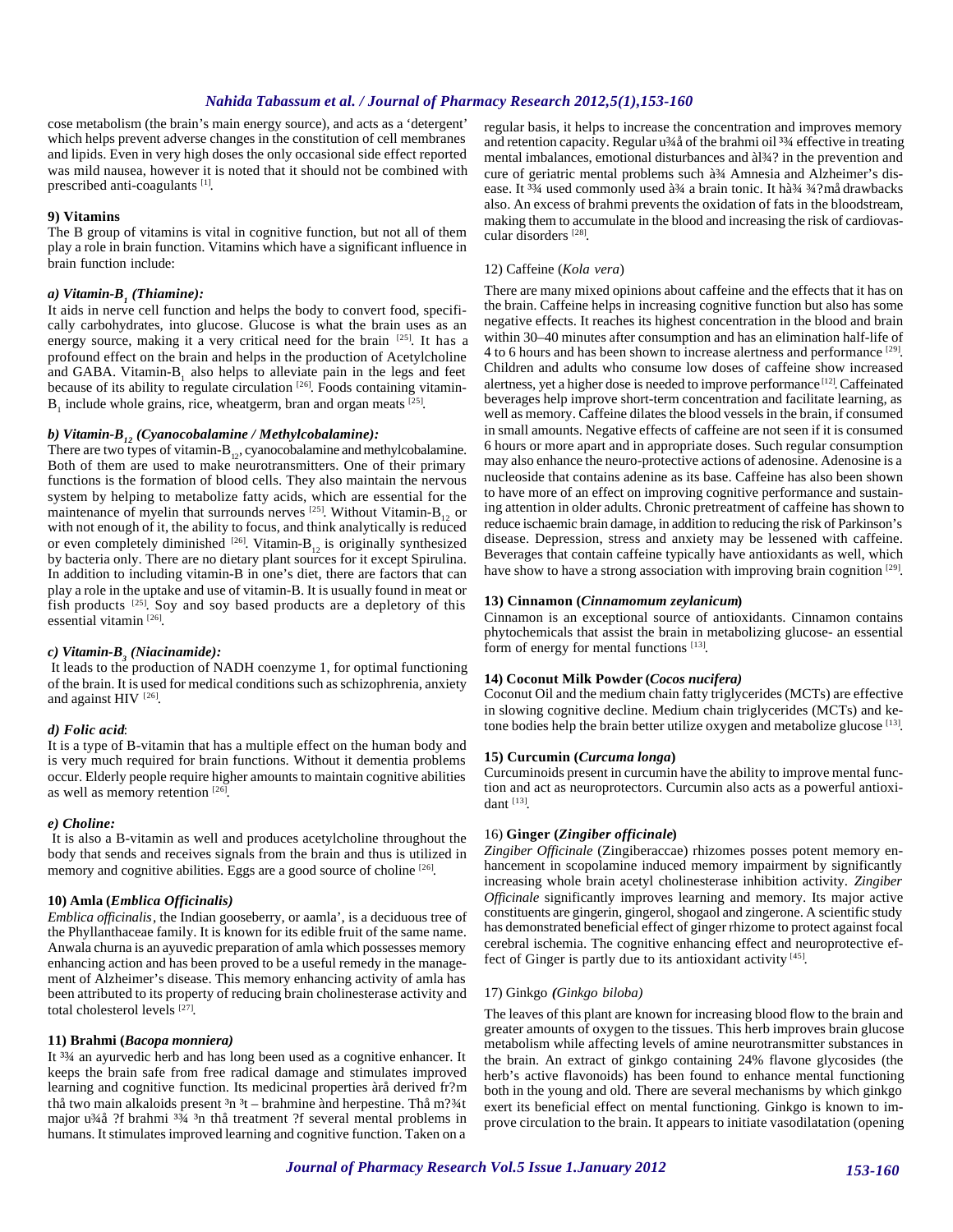of the blood vessels) in the capillaries, which accounts for the increased blood flow and thus an increased level of oxygen and nutrients to the brain cells. Ginkgo extracts enhance nerve transmission in the brain and improve the production and usage of neurotransmitters within the brain. Ginkgo components are known to act as powerful antioxidants in the brain, thereby scavenging free radicals which otherwise would cause premature death of cells. In addition, ginkgo biloba promotes the more efficient metabolism of glucose, the brain's major source of energy. The result of these actions means an improvement in the performance of the brain [1] . *Ginkgo biloba* has shown preventive action in corticosterone induced neuronal atrophy and cell death in the hippocampus [30].

#### **18) Golden Rose / Golden Root** *(Rhodiola rosea)*

It is a plant and is found to be effective for improving mood and alleviating depression. It improves physical and mental performance and reduces fatigue. Rhodiola rosea's effects are potentially mediated by changes in serotonin and dopamine levels due to monoamine oxidase inhibition and its influence on opioid peptides such as beta-endorphins. It is included among a class of plant derivatives called adaptogens, which differ from chemical stimulants, such as nicotine, and do not have the same physiological effects<sup>[31]</sup>.

#### **19***)* **Gotu Kola** *(Centella asiatica)*

This plant mentioned in Indian literature has been described to possess CNS effects such as stimulatory-nervine tonic, rejuvenant, sedative, tranquilizer and intelligence promoting property. This herb reduces adrenal corticosterone blood levels during stress and is useful for cognitive and nervous disorders as well as vascular problems in the brain [33].

### **20) Green Tea (***Camellia sinensis***)**

Green tea extract contains high levels of polyphenols (a bioflavonoid) and is a superb source of EGCG (an antioxidant hundreds of times more powerful than vitamin E in fighting free radicals). Consumption of green tea is associated with a lower prevalence of cognitive impairment [13]. Green tea also contains trace amounts of theanine which is a unique aminoacid. Theanine converts in the brain into GABA, the neurochemical involved in inhibiting over active mental activities, such as stress, anxiety, worrying, and nervousness. Unlike herbs, theanine protects & enhances cognition, without causing sleepy or drowsiness. It causes instant relaxation due to its potent effects on raising GABA. Unlike the supplement GABA, it passes through the blood brain barrier readily and has superior GABA raising effects [15].

# **21) Guduchi (***Tinospora cordifolia***)**

It is an herbaceous vine of the family Menispermaceae indigenous to the tropical areas of India, Myanmar and Sri Lanka. Guduchi has been shown to enhance cognition (learning and memory) in normal rats and reverse cyclosporine-induced memory deficit. Alcoholic and aqueous extracts of *Tinospora cordifolia* have been shown to produce a decrease in learning scores in Hebb William maze and retention memory, indicating enhancement of learning and memory [33].

# **22) Guggul (***Commiphora wightii*)

Commiphora wightii (Guggal, Guggul or Mukul myrrh tree) is a flowering plant in the family Burseraceae**.** It is a shrub or small tree, reaching a maximum height of 4 m, with thin papery bark. Guggul produces a resinous sap known as gum guggul. The extract of this gum, called gugulipid has been used in Ayurvedic medicine for nearly 3,000 years in India. The active ingredient in the extract is the steroid guggulsterone, which acts as an antagonist of the farnesoid X receptor. Gugulipid has significant protective affect against streptozotocin-induced memory deficits model of dementia that can be attributed to anti-oxidant and anti-AChE activity of gugulipid which suggest gugulipid as a potential anti-dementia drug [34].

# **23) Liquorice (***Glycyrrhiza glabra)*

Liquorice or licorice is the root of *Glycyrrhiza glabra*. The roots and rhi-

zomes of *Glycyrrhiza glabra* (Fabaceae) is an efficient brain tonic, it increases the circulation into the CNS and balances the sugar levels in the blood. Liquorice has been reported to improve learning and memory on scopolamine induced dementia. The main constituent of *Glycyrrhiza glabra* is glycyrrhizin. The protective effect of liquorice may be attributed to its antioxidant property which results in reduced brain damage and improved neuronal function and hence enhancing memory<sup>[35]</sup>.

### **24) Lycopodium saururus (***Huperzia saururus)*

It is fern (Lycopodiaceae) reported in Argentinean popular medicine as a memory enhancing agent. Chemical studies have shown that the main constituents of the species are Lycopodium alkaloids: Hyperzine A and B. It is used mainly as aphrodisiac. *Huperzia saururus* has been reported to produce marked increase in the hippocampal synaptic plasticity<sup>[36]</sup>.

#### **25) Maca** *(Lipidium meyenii)*

*Lipidium meyenni* (Brassicaceae) known commonly as maca, is an herbaceous biennial plant or annual plant native to the high Andes of Peru and Bolivia. It has showed beneficial improvement on memory and learning. Aqueous and hydroalcoholic extracts of Black Maca have significantly ameliorated the scopolamine-induced memory impairment in mice [37].

# **26) Magnolia Bark** *(Magnolia officinalis)*

*Magnolia officinalis* (commonly called Houpu Magnolia or Magnolia-bark) is a species of Magnolia native to the mountains and valleys of China at altitudes of 300-1500 m. It is a deciduous tree growing to 20m in height. The bark is thick and brown but does not fissure. Magnolol, honokiol, and obovatol are well-known bioactive constituents of the bark of Magnolia and have been used as traditional Chinese medicines for the treatment of neurosis, anxiety, and stroke. A study has suggested that the ethanol extract of *Magnolia officinalis* and its major ingredient, 4-O-methylhonokiol, may be useful for the prevention of the development or progression of Alzheimer's disease<sup>[38]</sup>.

#### **27) Red Spider Lilly (***Lycoris radiata***)**

It is an herb and contains galantamine alkaloid as an active ingredient. It is used for the treatment of mild to moderate Alzheimer's disease and various other memory impairments, particularly those of vascular origin. Galantamine is a competitive and reversible cholinesterase inhibitor. It reduces the action of AChE and therefore tends to increase the concentration of acetylcholine in the brain. When used with choline bitartrate or alpha-GPC, it can dramatically increase one's odds of becoming lucid and increases memory consolidation during dreaming. Along with other cholinergics or acetylcholinesterase inhibitors such as Huperzine A, galantamine also has been used as a brain enhancer to enhance memory in brain-damaged adults<sup>[39]</sup>.

### **28) Sesame** *(Sesamum indicum)*

Sesame is a flowering plant in the genus Sesamum. It is widely naturalized in tropical regions around the world and is cultivated for its edible seeds, which grow in pods. Sesaminol glycosides are one of the most abundant lignan glycosides found in sesame seeds. Dietary sesaminol has showed a protective effect against Abeta-induced learning and memory deficits in passive avoidance and the Morris water maze test [40].

### **29) Shankhpushpi** *(Evolvulus alsinoides)*

*Evolvulus alsinoides* (Convolvulaceae) is used as noortopic or brain tonic in traditional systems of medicines. In the Ayurvedic system of medicine, the whole herb of 'Shankhpushpi' has been employed clinically for centuries for its memory potentiating, anxiolytic and tranquilizing properties. Ethanolic, aqueous and ethyl acetate extracts of *Evolvulus alsinoides* have been seen to improve learning and memory in rats [41].

#### **30) Siberian Ginseng** *(Eleutherococcus sentiocosus)*

This herb has an anti-stress effect by exerting antioxidant and steroid me-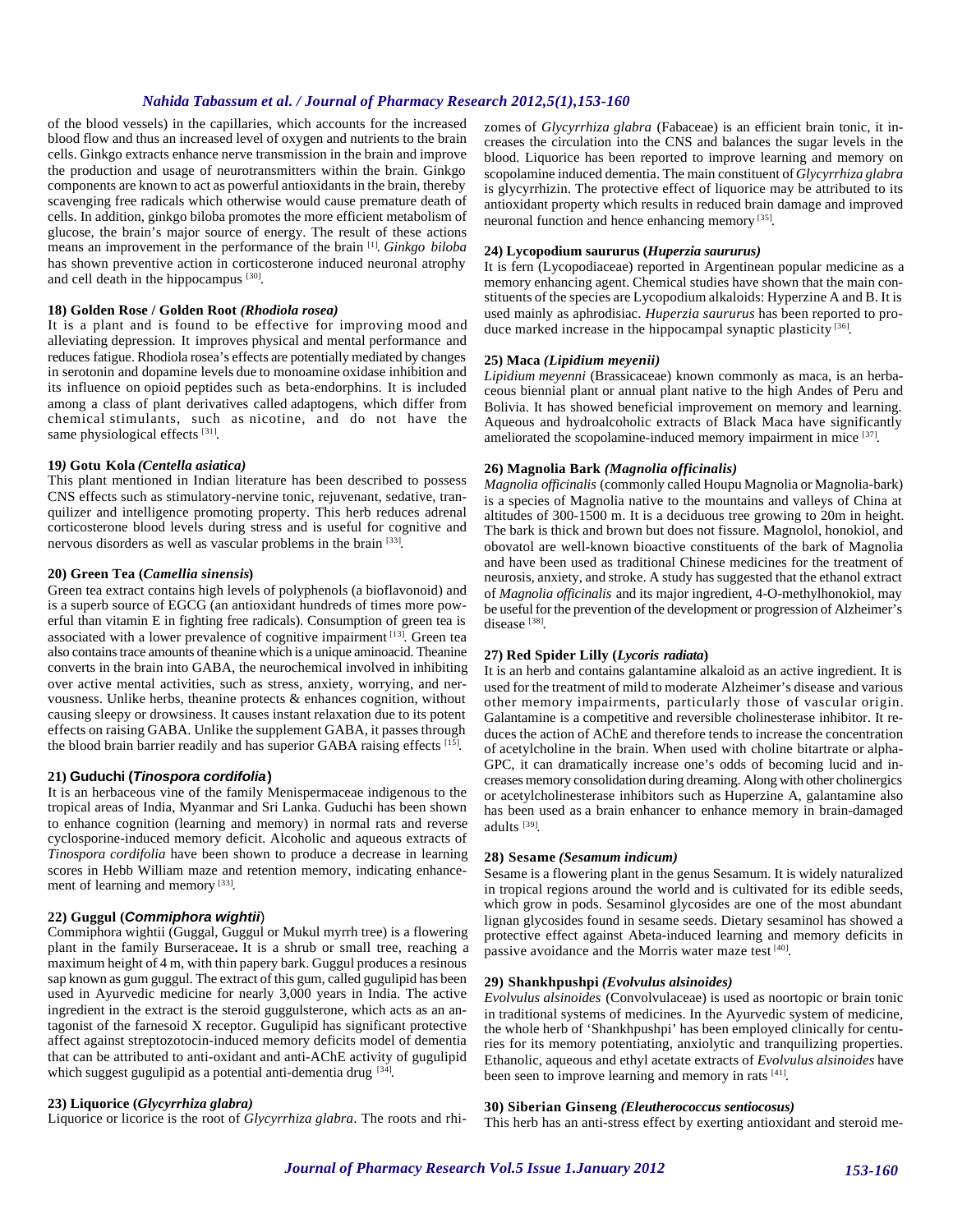tabolism activity on the hypothalamus-pituitary-adrenal endocrine function. It stimulates activity in the brain to cause a more economical release of body energy, resulting in increased work output [42].

# **31) Spanish Sage** *(Salvia lavandulaefolia)*

*Salvia Lavandulaefolia* (Laminaceae) and other salvia species are prominent for their reputed beneficial effects on memory disorders, depression and cerebral ischemia. Anti cholinesterase activity (Nicolette Perry et al., 1996) helps the supplementation of Ach. Salvia majorly contains essential oils, 1, 8-cineole, linalool, a-and ß-pinene, carvacrol, luteolin<sup>[43]</sup>.

# **32) St John's Wort (***Hypericum perforatum***)**

It is a perennial plant with extensive, creeping rhizomes. It is a highly valued herb that has been used in healing for more than two thousand years. It shows MAOI activity, treats mild depression and helps to elevate mood and restore mental balance is common for many people [44].

# **33) Sweet Flag (***Acorus calamus)*

Acorus calamus, commonly known as Sweet Flag or Calamus and erroneously as 'rush' or 'sedges', is a plant from the Acoraceae family, in the genus Acorus. It is a tall perennial wetland monocot with scented leaves and more strongly scented rhizomes. It has been used in traditional Chinese and Indian prescriptions for its beneficial effects on memory disorder, learning performance, lipid peroxide content, and anti-aging and anticholinergic activity. Pharmacological studies have revealed that Acorus rhizome and its constituents, particularly a- and ß-asarone, possess a wide range of pharmacological activities such as sedative, CNS depressant, behavior modifying, anticonvulsant, acetylcholinesterase inhibitory, memory enhancing, antiinflammatory, antioxidant, antispasmodic, cardiovascular, hypolipidemic, immunosuppressive, cytoprotective, antidiarrheal, antimicrobial, anthelmintic, insecticidal, adulticidal, diuretic, antioxidant, genotoxic, and mutagenic activities<sup>[45]</sup>.

# **34) Vinpocetine**

It is a derivative of vincamine (a phytonootropic from periwinkle) and a less potent mental stimulant than vincamine. Vinpocetine is the preferred nootropic for enhancing blood flow to the brain, eyes and ears. Its effects on cerebral blood flow far exceed all other cognitive enhancers. It enhances brain metabolism by increasing glucose utilization, blood & oxygen flow. It boosts mental energy & cerebral circulation, stimulates the locus coeruleus (specialized neurons involved in information processing, attention, cortical/behavioral arousal, learning and memory), inhibits platelet aggregation (reduces abnormal blood clots) and has a significant antioxidant effect [15] .

# **35) Yerba mate** *(Ilex paraguayensis)*

Mate tea has been reported to have hypocholestremic, hepatoprotective and central nervous system stimulant activity. The mate tea leaves contain two active principles: polyphenols (chlorogenic acid) and xanthenes (caffeine, theophylline and theobromine). The ilex leaves are reported memory enhancing activity on dementia on different models [46].

# **CONCLUSION**

Cognitive enhancers can help keep ones brain working properly. Mental awareness, concentration, quickness, intelligence and more can all be improved by the use of these medications. Many different drugs are classified as cognitive enhancers so it is important to find the right one for ones condition. Symptoms of some serious health conditions such as Alzheimer disease can even be treated with the use of certain cognitive enhancers. Ultimately, there is a need to speak with a doctor or physician to find out more about cognitive enhancers and how they can help one deal with any mental problem.

# **REFERENCES**

1. Drpasswater.com [Internet]. Barcelona: Richard Passwater, Ph.D; c1995 [cited 1995]. Available from: http://www.drpasswater.com/ nutrition\_library/mental\_enhancement.html.

- 2. Lee J. Cognitive Enhancers Smart Nutrients for Enhancing Brain Health [Internet]. Jared Lee. c2011 [cited 2008 Jan 15]. Available from: http://ezinearticles.com/?Cognitive-Enhancers—Smart-Nutrients-For-Enhancing-Brain-Health&id=927137.
- 3. Dorland's illustrated medical dictionary. 29th ed. Philadelphia: W.B. Saunders; 2000 Filamin.
- 4. Smith S E. What are the Health Benefits of Chocolate? [Internet]. S.E. Smith. Conjecture corporation, Inc. c2003-2011. Available from http://www.wisegeek.com/what-are-cognition-enhancers.htm.
- 5. Healthcare Information Directory [Internet]. iHealth Directory c2008-2011 [cited 2010 Jun 24]. Available from: http:// www.ihealthdirectory.com/cognitive-enhancer/
- 6. Seedmagazine.com [Internet]. New York: Seed Media Group LLC; c2005-2009 [cited 2010 Sep 13]. Available from: http:// seedmagazine.com/content/article/this\_is\_your\_brain\_on\_food/
- 7. Gualtieri F, Manetti D, Romanelli MN, Ghelardini C. Design and study of piracetam-like nootropics, controversial members of the problematic class of cognition-enhancing drugs. Curr Pharm Des, 8, 2002, 125-38.
- 8. Malik R, Sangwan A, Saihgal R, Jindal DP, Piplani P. Towards better brain management: nootropics. Curr Med Chem, 14, 2007, 123-31.
- 9. Greely H, Sahakian B, Harris J, Kessler RC, Gazzaniga M, Campbell P, Farah MJ. Towards responsible use of cognitive-enhancing drugs by the healthy. Nature, 456, 2008, 702-5.
- 10. Giménez R, Raïch J, Aguilar J. Changes in brain striatum dopamine and acetylcholine receptors induced by chronic CDP-choline treatment of aging mice. Br J Pharmacol, 104, 1991, 575-8.
- 11. Arnsten AF, Dudley AG. Methylphenidate improves prefrontal cortical cognitive function through a2 adrenoceptor and dopamine D1 receptor actions: Relevance to therapeutic effects in Attention Deficit Hyperactivity Disorder. Behavioral and Brain Functions 1, 2005,  $\mathcal{D}$
- 12. Kiefer, I. Brain Food. Scientific American Mind, 18, 2007, 58–63.
- 13. Cerebralhealth.com [Internet]. Florida: Cerebral Health LLC. c2011 [cited 2011 Feb 22] Available on: http://www.cerebralhealth.com/ nootropics.php
- 14. Meikle A, Riby LM, Stollery B. The impact of glucose ingestion and glucoregulatory control on cognitive performance: a comparison of younger and middle aged adults. Hum Psychopharmacol, 19, 2004, 523-35.
- 15. Drugs-forum.com [Internet]. Substance Information Network, c2003- 2011-[updated 2010 Dec 6; cited 2009 Sep 6]. Available from: http:/ /www.drugs-forum.com/forum/showthread.php?t=99979
- 16. New study cites veggies as brain food. Environmental Nutrition, 32, 2009, 6
- 17. Shukitt-Hale B, Cheng V, Joseph JA. Effects of blackberries on motor and cognitive function in aged rats. Nutritional Neuroscience, 12, 2009, 135–140.
- 18. Wong MC, Emery PW, Preedy VR, Wiseman H. Health benefits of isoflavones in functional foods? Proteomic and metabonomic advances. Inflammopharmacology, 16, 2008, 235-9
- 19. Dean W, Morgenthaler J. How to Improve Your Memory and Increase Your Intelligence Using the Latest Discoveries In Neuroscience. B&J Publications. 1990. Paperback, 222pp
- 20. Flood JF, Morley JE, Roberts E. Memory-enhancing effects in male mice of pregnenolone and steroids metabolically derived from it. Proc Natl Acad Sci, 89, 1992, 1567-71.
- 21. Angelfire.com [Internet]. USA: SPSIMINDTECH, c1996-Available from: http://www.angelfire.com/fl/spsimindtech/nootropics.html
- 22. Haag M. Essential fatty acids and the brain. Can J Psychiatry, 48, 2003, 195-203.
- 23. Gómez-Pinilla F. Brain foods: the effects of nutrients on brain function. Nat Rev Neurosci, 9, 2008, 568-78.
- 24. Greiner RS, Moriguchi T, Hutton A, Slotnick BM, Salem N Jr. Rats with low levels of brain docosahexaenoic acid show impaired performance in olfactory-based and spatial learning tasks. Lipids, 34, 1999, 239-43.
- 25. Rosalie M. Boosting Our Knowledge of Brain Food. Agricultural Research. 2007;55:14–16.